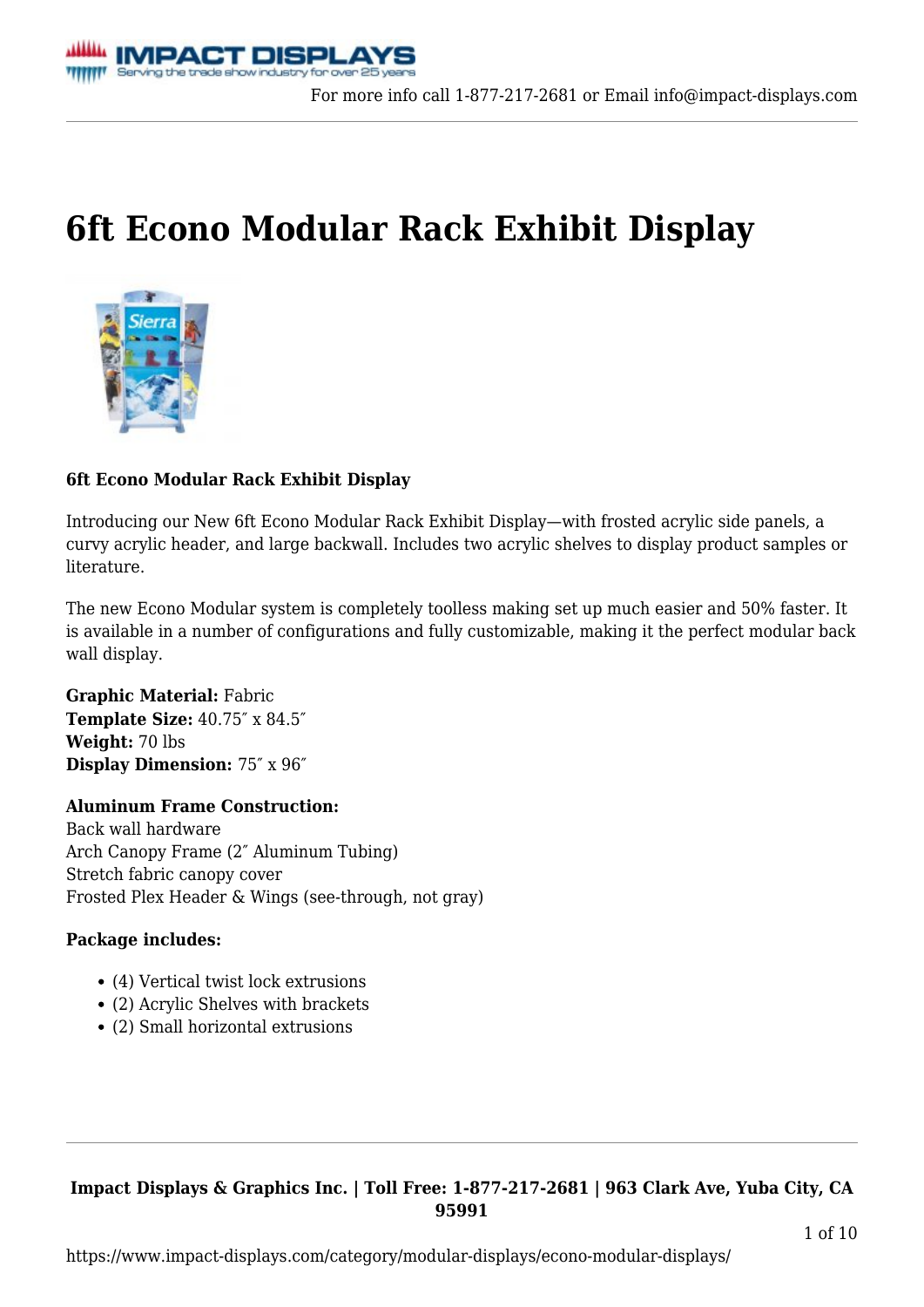

- (4) Acrylic wings with brackets
- $\bullet$  (2) Feet
- (1) Hard case, including inner packing material, with Tahoe logo
- (1) acrylic header with brackets
- $\bullet$  (1) instructions

### **Warranty:**

Lifetime warranty on frame One year warranty on graphic

**Shipping Dimension:**  $12''$  y  $12''$  y  $44''$ 

**Price:** \$1,860.00

# **[10ft Econo Modular Exhibit Display \(W\)](https://www.impact-displays.com/product/10ft-econo-modular-display-w/)**



# **10ft Econo Modular Exhibit Display (W)**

Introducing our New 10ft Econo Modular W Display—with curved acrylic side panels that complement the curves of the wave top, curvy acrylic header, and rounded tabletop and display feet. There is also a middle beam and extra foot that offers you both a 2-graphics option and an LCD monitor option. (Monitor Bracket is an accessory upgrade. LCD Monitors not included.)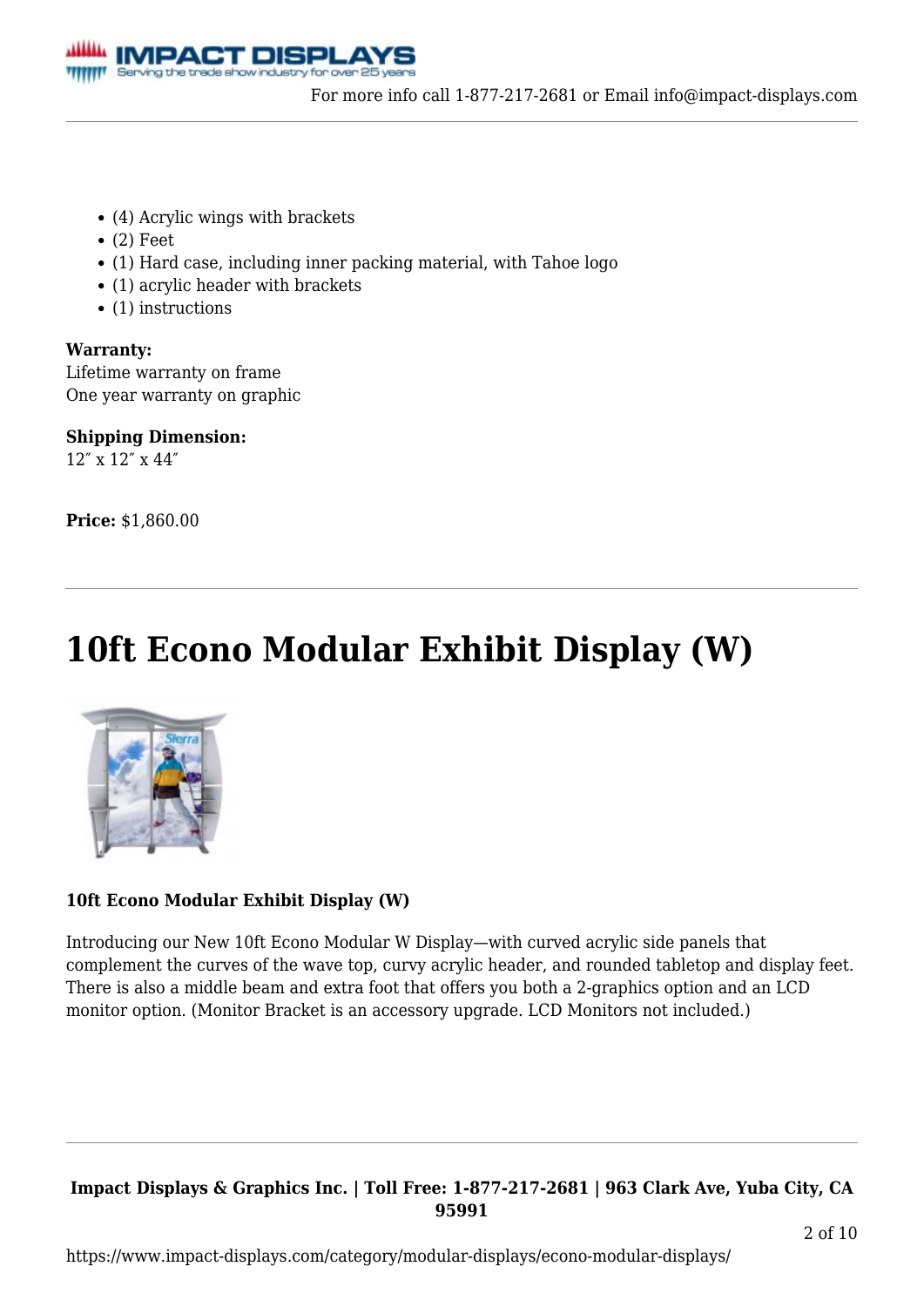

The new Econo Modular system is completely toolless making set up much easier and 50% faster. It is available in a number of configurations and fully customizable, making it the perfect modular back wall display.

### **Graphic Material:** Stretch Fabric

**Template Size:** (Left Side Graphic) 38.5″ w x 82.5″ h; (Right Side Graphic) 41.25″ w x 82.5″ h **Weight:** 140 lbs **Display Dimension:**117.3″ w x 96″ h

### **Aluminum Frame Construction:**

Back wall hardware Arch Canopy Frame (2″ Aluminum Tubing) Stretch fabric canopy cover Frosted Acrylic Header & Wings (see-through, not gray)

### **Package includes:**

- (1) Custom Center Graphic Stretch Fabric
- (3) Small Acrylic Shelves with brackets
- (1) Acrylic table with brackets
- (1) Canopy frame w/fabric canopy
- (4) Acrylic wings with brackets
- $\bullet$  (3) Feet
- (6) Vertical twist lock extrusions
- (4) Horizontal extrusions
- (1) Hard case, including inner packing material, with Tahoe logo
- (1) acrylic header with brackets
- $\bullet$  (1) instructions

### **Warranty:**

Lifetime warranty on frame One year warranty on graphic

# **Shipping Dimension:**

Case: 53″ x 21″ x 17″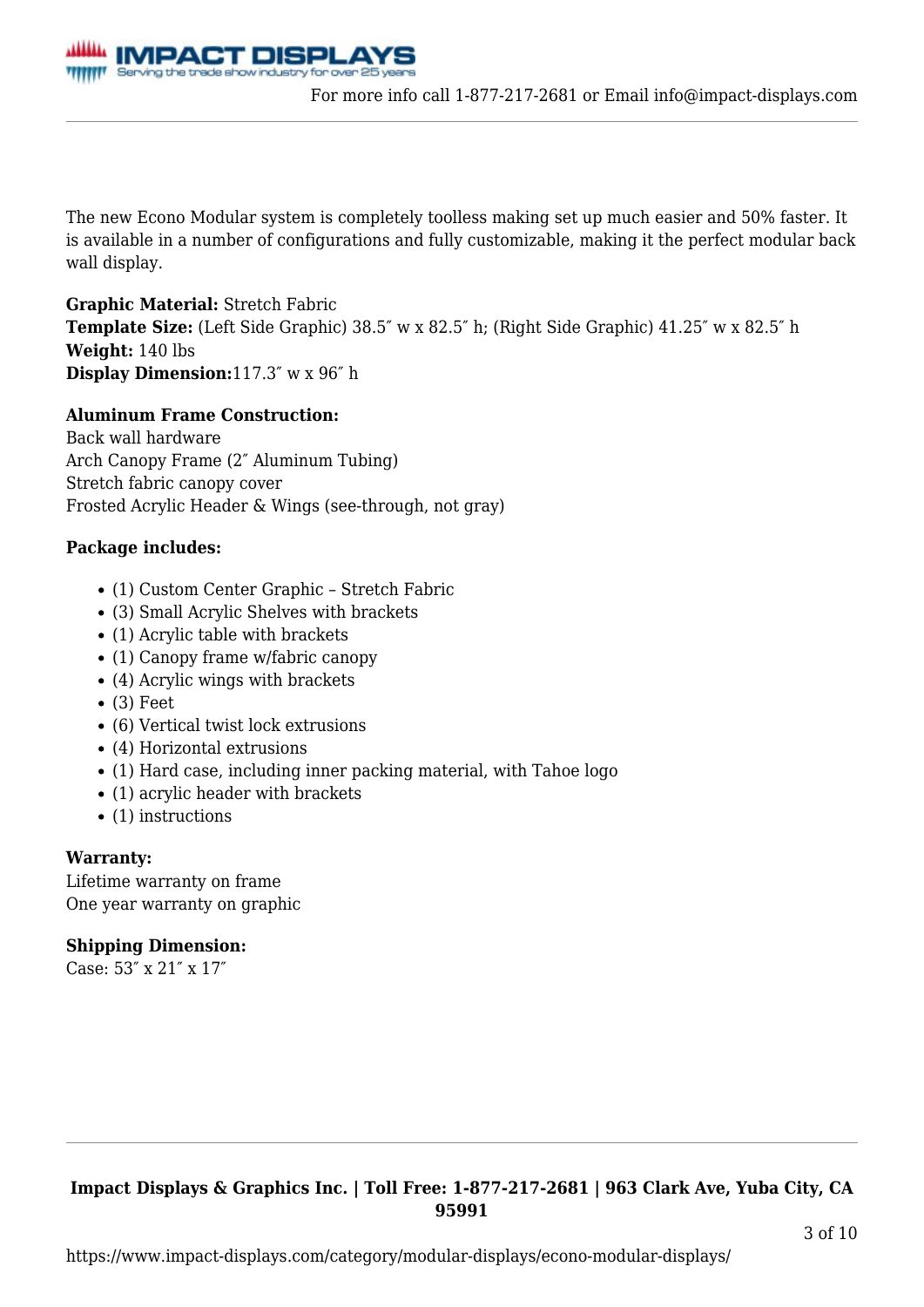

**Price:** \$2,505.00

# **[10ft Econo Modular Exhibit Display \(X\)](https://www.impact-displays.com/product/10ft-econo-modular-display/)**



### **10ft Econo Modular Exhibit Display (X)**

Introducing our New 10ft Econo Modular X Display—with curved acrylic side panels that complement the curves of the wave top, curvy acrylic header, and rounded tabletop and display feet. Includes an area for one large graphic in the center of the display and acrylic shelves to display product samples or literature.

The new Econo Modular system is completely toolless making set up much easier and 50% faster. It is available in a number of configurations and fully customizable, making it the perfect modular back wall display.

**Graphic Material:** Fabric **Template Size:** 84.5″ w x 84.5″ h **Weight:** 140 lbs **Display Dimension:** 117.3″ w x 96″ h

**Aluminum Frame Construction:** Back wall hardware Arch Canopy Frame (2″ Aluminum Tubing) Stretch fabric canopy cover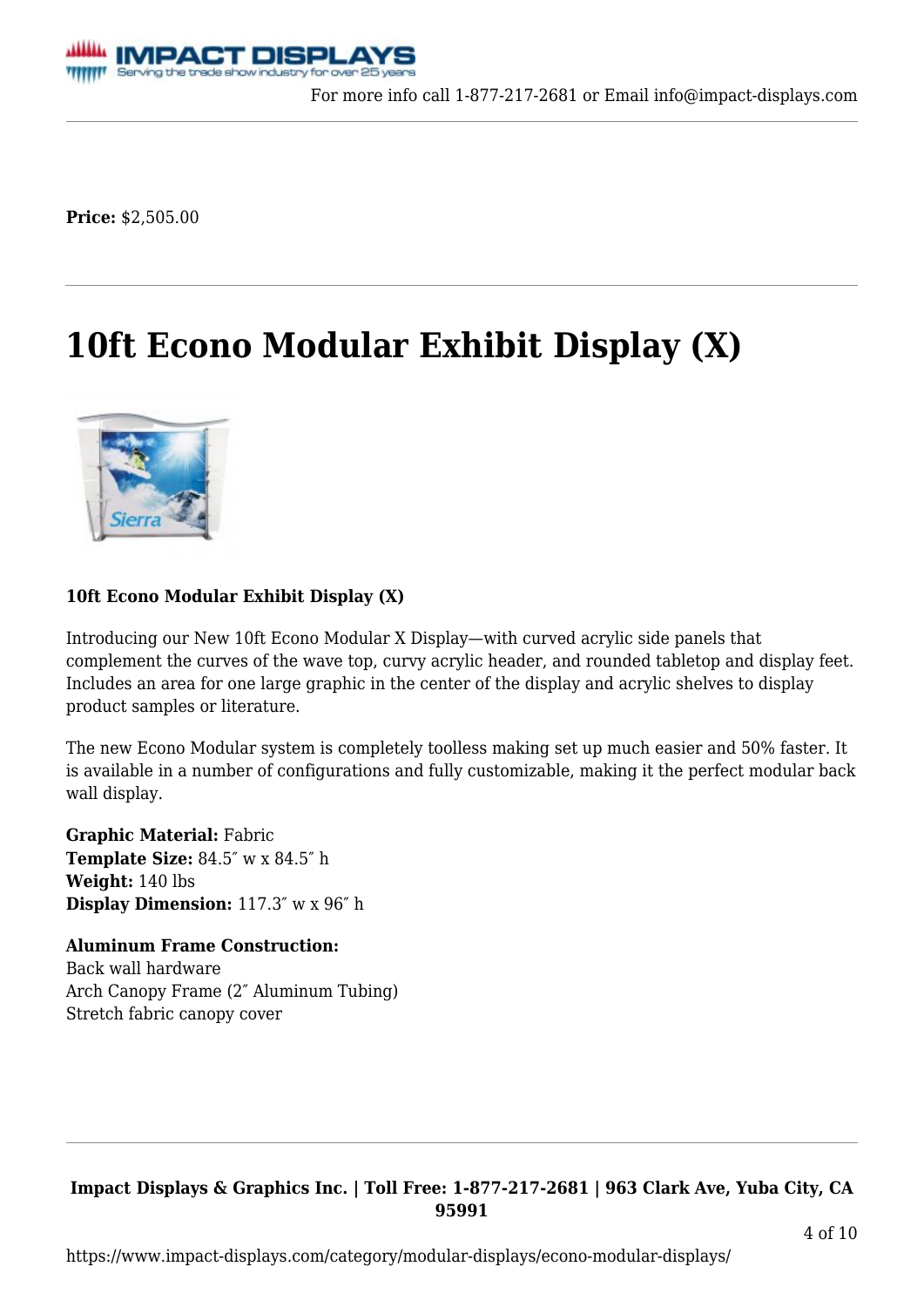

Frosted Acrylic Header & Wings (see-through, not gray)

#### **Package includes:**

- (1) Custom Center Graphic Stretch Fabric
- (3) Small Acrylic Shelves with brackets
- (1) Acrylic table with brackets
- (1) Canopy frame w/fabric canopy
- (4) Acrylic wings with brackets
- $\bullet$  (2) Feet
- (4) Vertical twist lock extrusions
- (4) Horizontal extrusions
- (1) Hard case, including inner packing material, with Tahoe logo
- (1) acrylic header with brackets
- $\bullet$  (1) instructions

#### **Warranty:**

Lifetime warranty on frame One year warranty on graphic

**Shipping Dimension:**

Case: 53″ x 21″ x 17″

**Price:** \$2,298.00

# **[13ft Econo Modular Exhibit Display \(Y\)](https://www.impact-displays.com/product/13ft-econo-modular-display/)**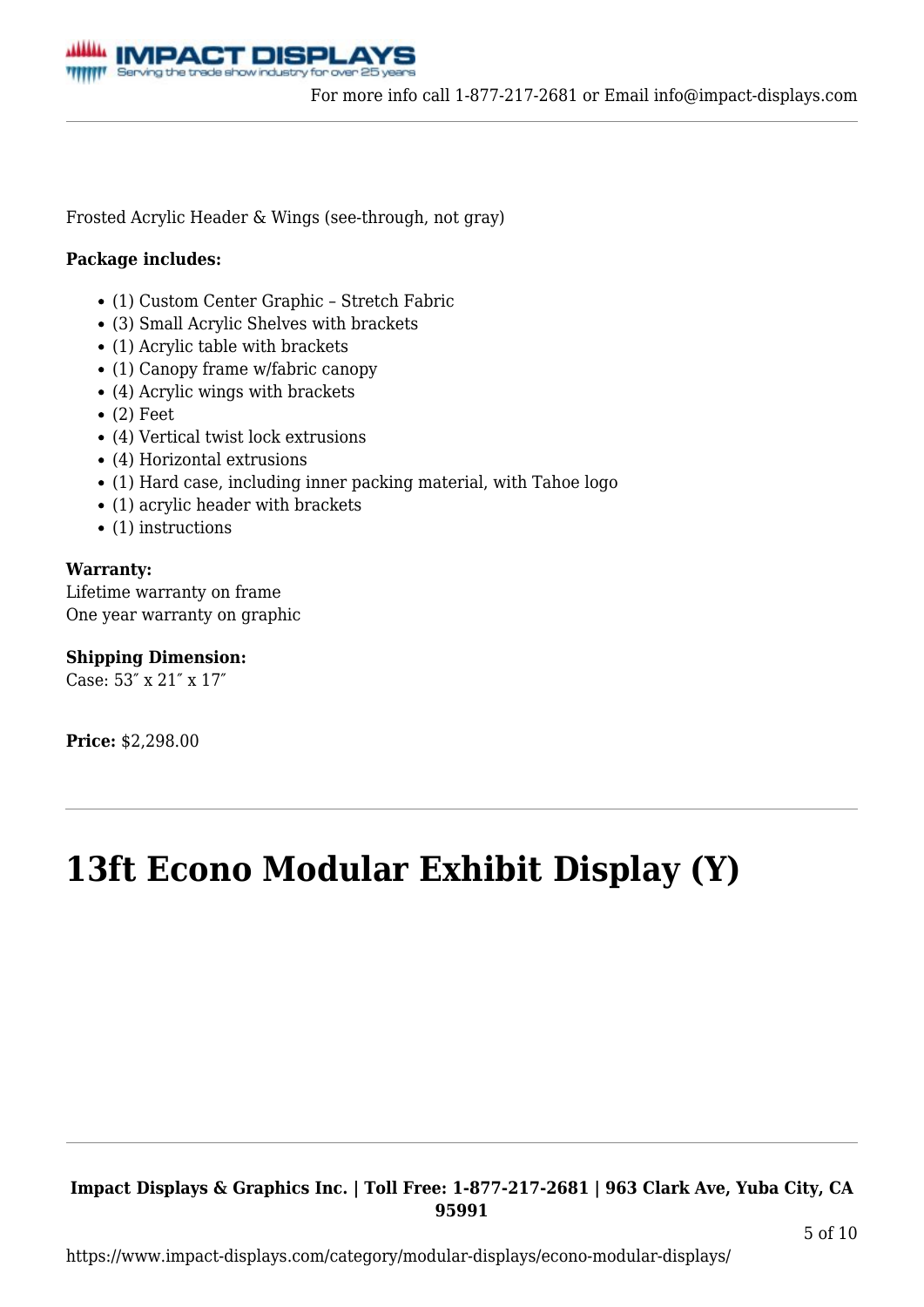



# **13ft Econo Modular Exhibit Display (Y)**

Introducing our New 13ft Econo Modular Y Display—with curved acrylic side panels that complement the curves of the wave top, curvy acrylic header, and rounded tabletop and display feet. There is also a middle beam and extra foot that offers you both a 2-graphics option and an LCD monitor option. (Monitor Bracket is an accessory upgrade. LCD Monitors not included.)

The new Econo Modular system is completely toolless making set up much easier and 50% faster. It is available in a number of configurations and fully customizable, making it the perfect modular back wall display.

**Graphic Material:** Stretch Fabric **Template Size:** 84.5″ w x 84.5″ h (left/large graphic) / 40.75″ w x 84.5″ h (right/small graphic) **Weight:** 155 lbs (Frame & Graphic) **Display Dimension:** 243″ W x 96″ H

# **Aluminum Frame Construction:**

Back wall hardware Arch Canopy Frame (2″ Aluminum Tubing) Stretch fabric canopy cover Frosted Acrylic Header & Wings (see-through, not gray)

### **Package includes:**

- (2) Large Acrylic Shelves with brackets
- (2) Acrylic table with brackets
- (2) Canopy frame w/fabric canopy
- (4) Acrylic wings with brackets
- $\bullet$  (4) Feet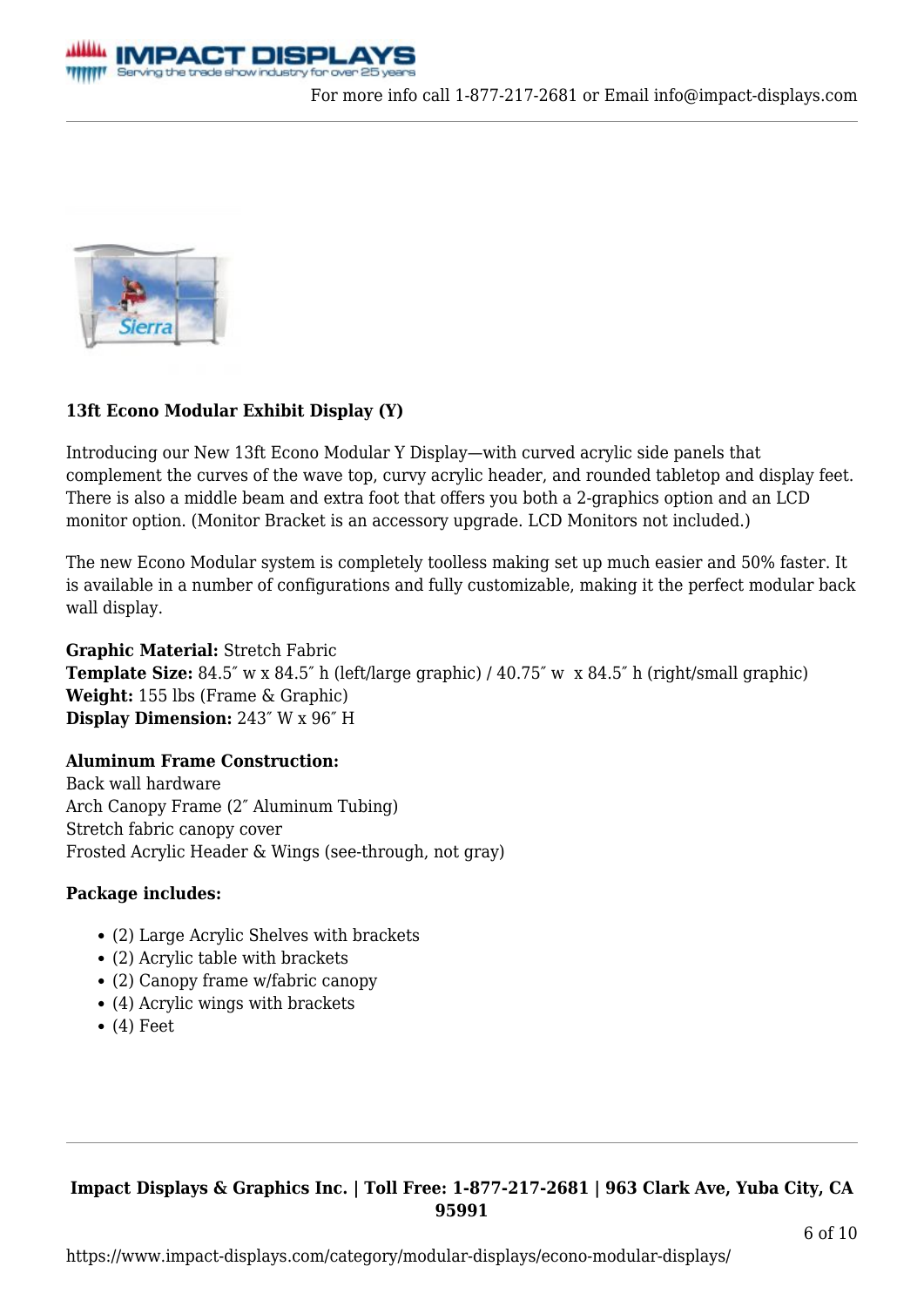

- (8) Vertical twist lock extrusions
- (8) Horizontal extrusions
- (2) Small horizontal extrusions
- (2) Hard case, including inner packing material, with Tahoe logo
- (2) Acrylic Header with brackets
- $\bullet$  (1) instructions

**Warranty:** Lifetime warranty on frame One year warranty on graphic

**Shipping Dimension:** 21″ x 17″ x 53″

**Price:** \$3,356.00

# **[20ft Econo Modular Exhibit Display \(Z\)](https://www.impact-displays.com/product/20ft-econo-modular-display/)**



# **20ft Econo Modular Exhibit Display (Z)**

Introducing our New 20ft Econo Modular Z Display—with curved acrylic side panels that complement the curves of the wave top, curvy acrylic header, and rounded tabletop and display feet. There is also a middle beam and extra foot that offers you both a 3-graphics option and an LCD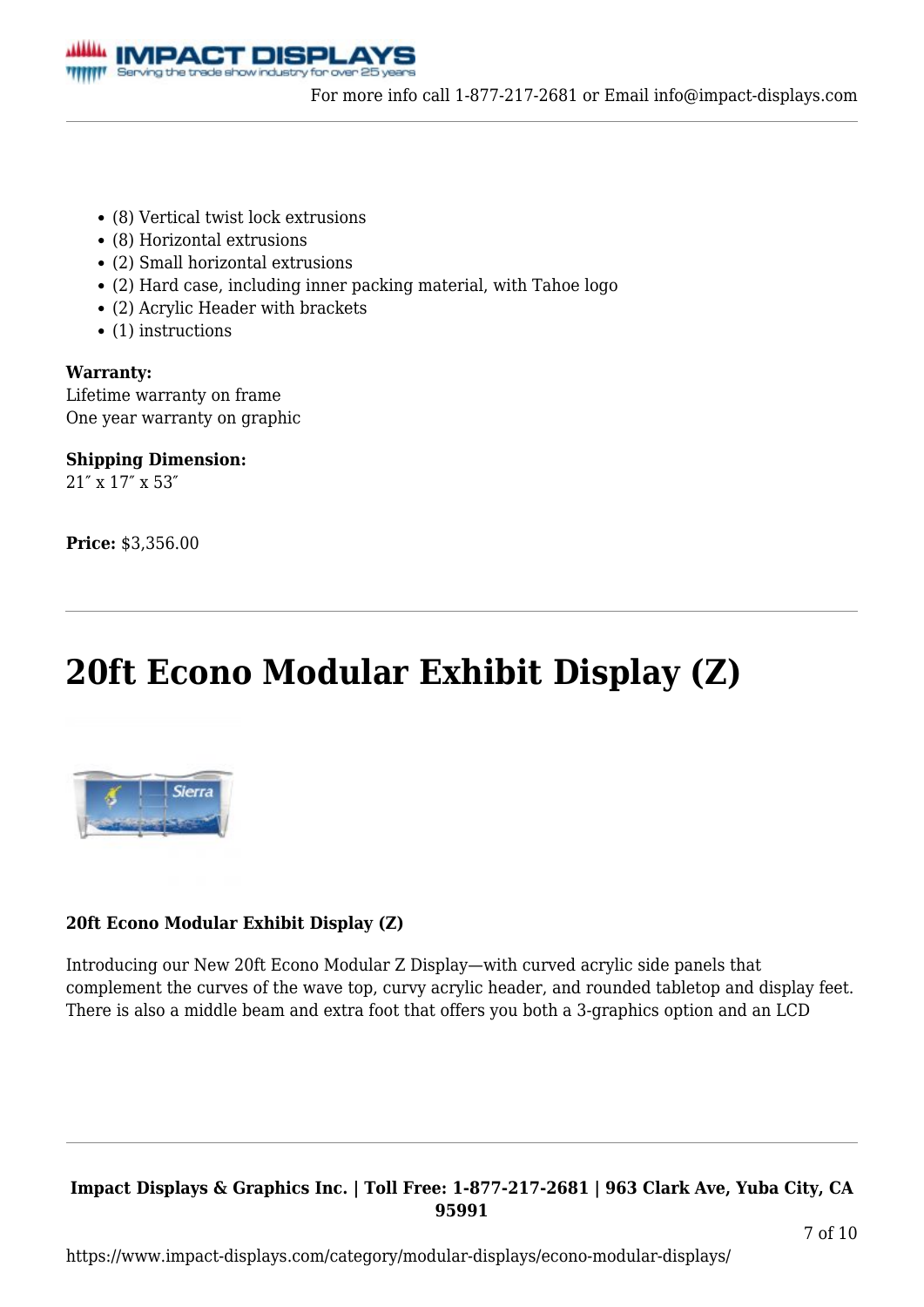

monitor option. (Monitor Bracket is an accessory upgrade. LCD Monitors not included.)

The new Econo Modular system is completely toolless making set up much easier and 50% faster. It is available in a number of configurations and fully customizable, making it the perfect modular back wall display.

**Graphic Material:** Stretch Fabric

**Template Size:** 84.5″ w x 84.5″ h (right & left sides/large graphics), 40.75″ w x 84.5″ h (center area/small graphic) **Weight:** 275 lbs (Frame & Graphic) **Display Dimension:** 243″ w x 96″ h

#### **Aluminum Frame Construction:**

Back wall hardware Arch Canopy Frame (2″ Aluminum Tubing) Stretch fabric canopy cover Frosted Acrylic Header & Wings (see-through, not gray)

#### **Package includes:**

- (2) Large Acrylic Shelves with brackets
- (2) Acrylic table with brackets
- (2) Canopy frame w/fabric canopy
- (4) Acrylic wings with brackets
- $\bullet$  (4) Feet
- (8) Vertical twist lock extrusions
- (8) Horizontal extrusions
- (2) Small horizontal extrusions
- (2) Hard case, including inner packing material, with Tahoe logo
- (2) Acrylic Header with brackets
- $\bullet$  (1) instructions

#### **Warranty:**

Lifetime warranty on frame One year warranty on graphic

### **Shipping Dimension:**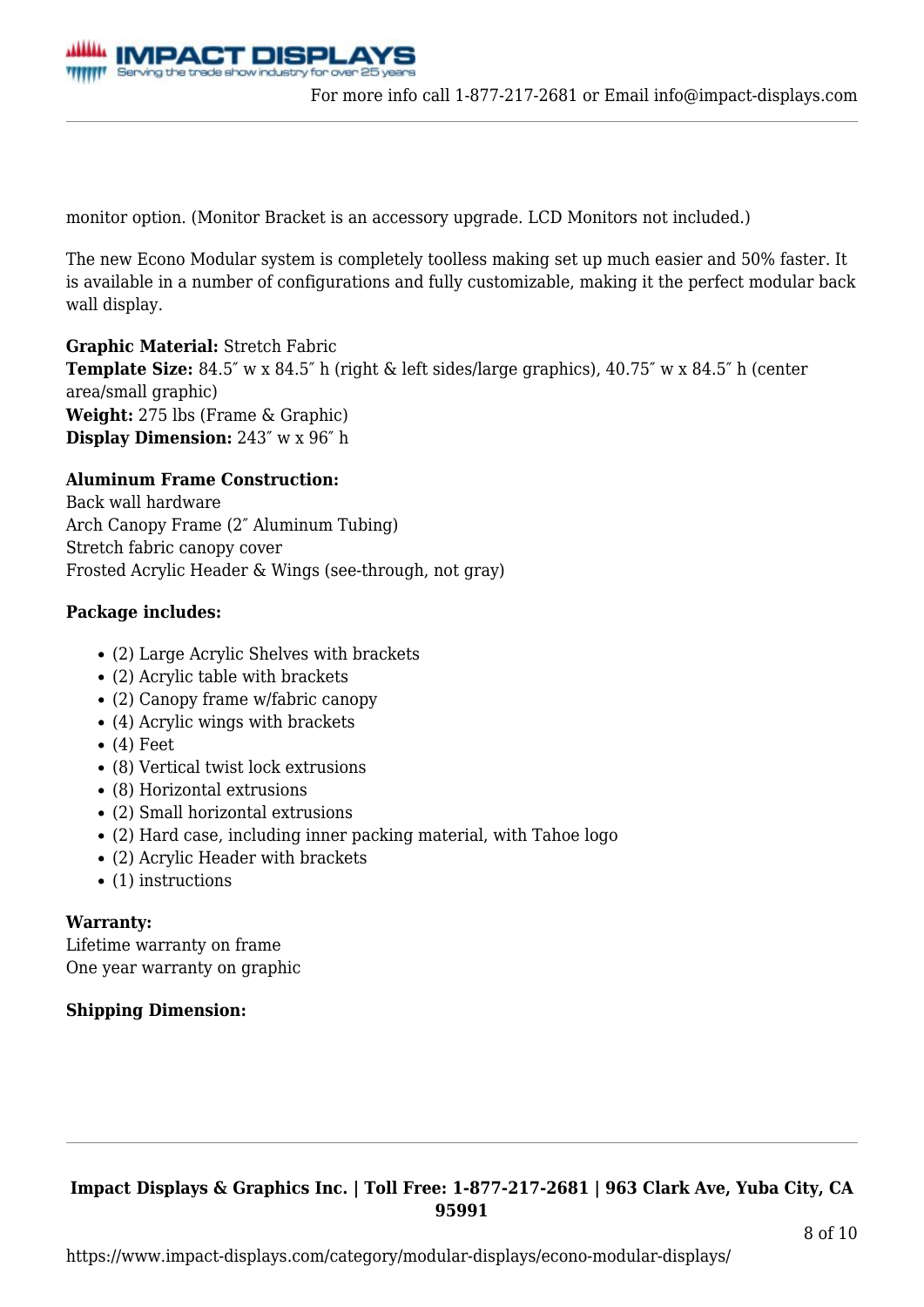

Smaller Case: 21″ w x 17″ h x 53″ d Larger Case: 28″ w x 17″ h x 53″ d

**Price:** \$5,540.00

# **[30ft Econo Modular Exhibit Display \(V\)](https://www.impact-displays.com/product/30ft-econo-modular-display/)**



### **30ft Econo Modular Exhibit Display (V)**

Introducing our New 30ft Econo Modular Display—with curved acrylic side panels that complement the curves of the wave tops, curvy acrylic headers, and rounded tabletops and display feet. Middle beams and extra feet on the display offers you both a 5-graphics option and a single or double LCD monitor option. (Monitor Bracket is an accessory upgrade – see drop down menus below for all accessory add-ons. LCD monitor not included.)

The new Econo Modular system is completely toolless making set up much easier and 50% faster. It is available in a number of configurations and fully customizable, making it the perfect modular back wall display.

**Graphic Material:** Stretch Fabric **Template Size:** (Large Graphic) 82.5″ w x 82.5″ h; (Small Graphic) 33.5″ w x 82.5″ h **Weight**: 330 lbs **Display Dimension:** 352.13″ w x 96″ h